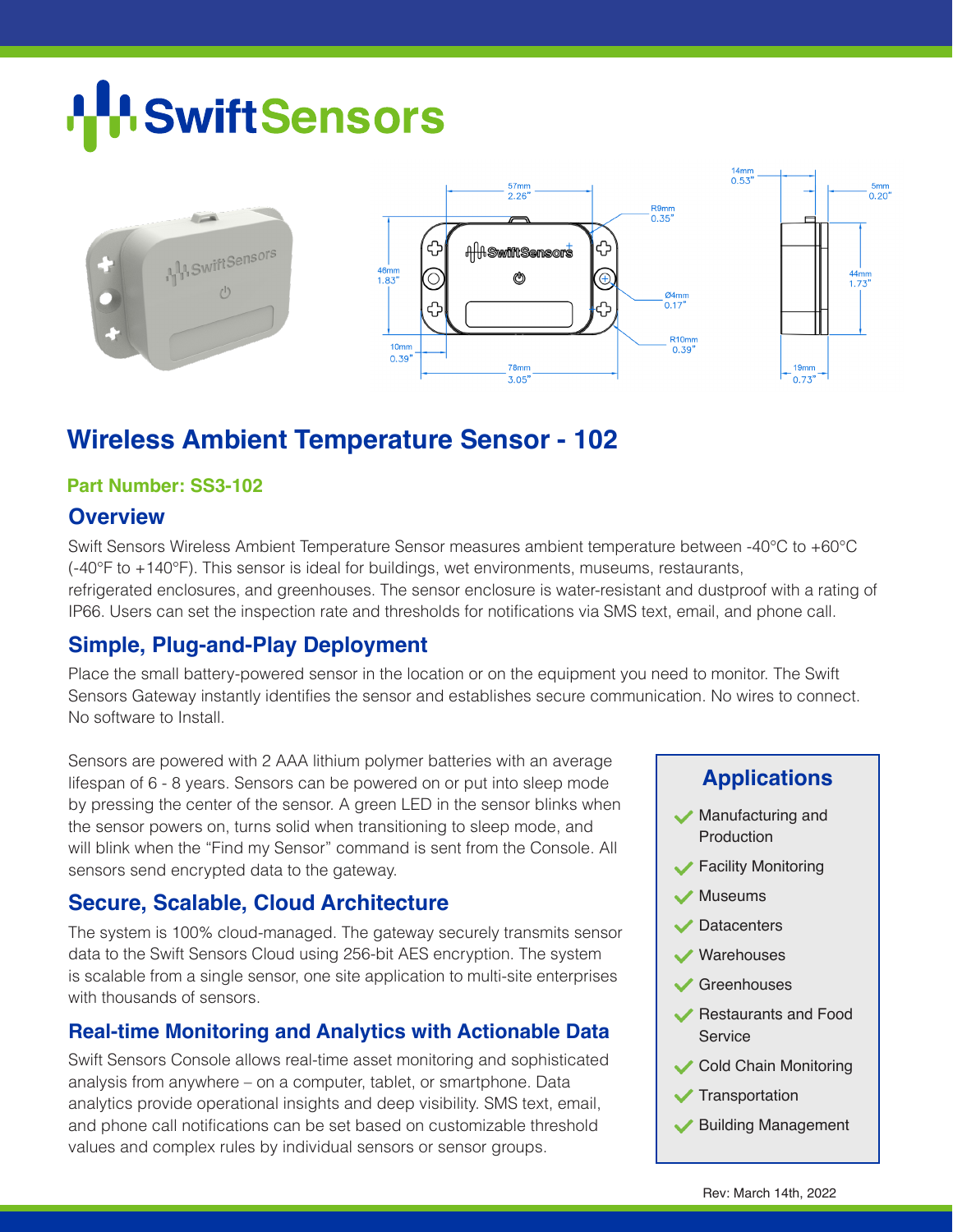| <b>Operational Specifications:</b>               |                                                             |
|--------------------------------------------------|-------------------------------------------------------------|
| <b>Power</b>                                     | 1.8 - 3.6VDC, 0.082mW Average                               |
| <b>Battery Type</b>                              | AAA x2 Replaceable "L92" Lithium Polymer                    |
| <b>Operating Voltage</b>                         | 1.8VDC - 3.6VDC                                             |
| <b>Avg. Current Consumption</b>                  | 25uA (Active), 500uA (Command ACK), <5uA(Sleep)             |
| <b>Operating Temperature</b>                     | -40°C to +60°C (-40°F to +140°F)                            |
| <b>Operating Environment</b>                     | Indoor/Outdoor, 0-95%+ RH                                   |
| <b>Battery Life (Average)</b>                    | 6 - 8 Years                                                 |
| <b>Communication Protocol</b>                    | BLE/BT5 2.4Ghz                                              |
| <b>BLE Chipset</b>                               | nRF52840                                                    |
| <b>TX Strength</b>                               | Default +8dBm                                               |
| <b>Range</b>                                     | 70m - 90m (250ft - 300ft) Line-of-Sight                     |
|                                                  | 30m - 45m (100ft - 150ft) Non Line-of-Sight                 |
| <b>Encryption</b>                                | 128-Bit AES Encryption                                      |
| <b>Button Press</b>                              | Click to turn on. Press and Hold 2 sec to put in sleep mode |
| <b>LED</b>                                       | Green LED: 2 sec. blinking when turning on                  |
|                                                  | Green LED: 2 sec. solid when entering sleep mode            |
| <b>Find My Sensor</b>                            | Command from Console to blink sensor LED                    |
| <b>Weight</b>                                    | 56g (2 oz)                                                  |
| <b>Dimensions</b>                                | 77.5mm x 57.5mm x 44mm (2.26in. x 1.73in. x 0.73in.)        |
| <b>Enclosure Material</b>                        | ABS PA-765+                                                 |
| <b>IP Rating</b>                                 | IP <sub>66</sub>                                            |
| <b>Certifications</b>                            | FCC ID: X8WBT840F                                           |
| <b>FC</b> $\blacktriangleright$ <b>FC</b> Canada | IC ID: 4100A-BT840F                                         |
| $CE$ $\sqrt{R}$ oHS                              | CE Compliance: 2014/35/EU, 2014/53/EU, 2014/30/EU           |
| <b>EMC Compliance</b>                            | FCC Part 15 Class B                                         |
| <b>Flammability Rating</b>                       | <b>UL94-0V</b>                                              |
| <b>Warranty</b>                                  | 2-years                                                     |